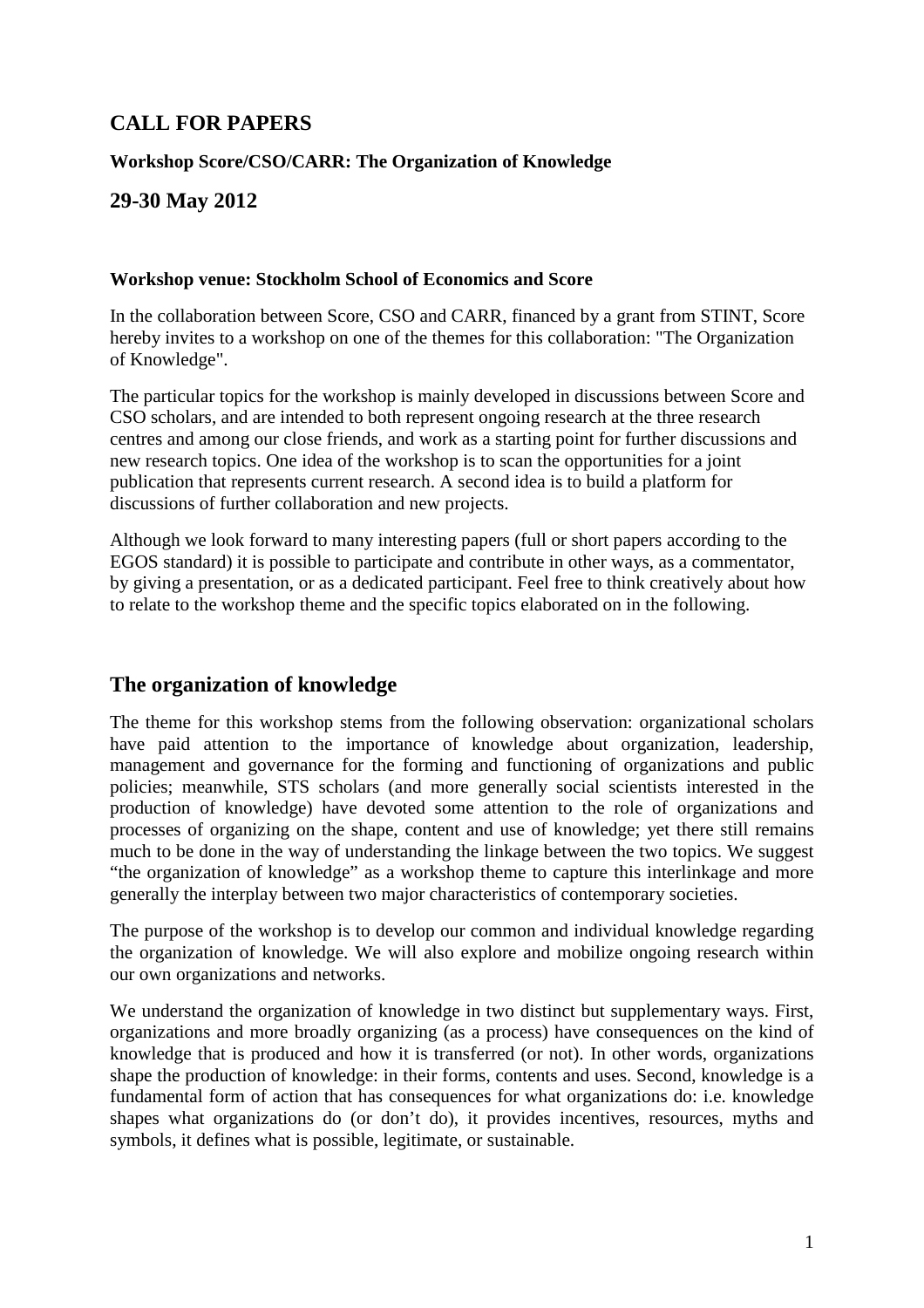Both approaches can be broken down in the following questions for discussion. Some possible topics are listed in order to illustrate these.

1. How organizations shape the production of knowledge

A first way to address this subtheme is to analyze and compare different organizational forms involved in the production of knowledge. The hypothesis is that there is a link between: 1) organizational forms, arrangements or processes, 2) the procedures implemented to produce, provide or diffuse knowledge, and 3) the types of knowledge produced. Possible topics where this hypothesis could be tested are: universities and research institutions; health assessment agencies; clinical research; think tanks; international organizations. In some circumstances, it could be necessary to take a specific look at professions, as they may be involved in both organizational processes and knowledge production.

A second way to address this subtheme is to look at how the production of knowledge is organized in different fields, with a special focus on "new emerging fields" where emphasis is placed in setting up (sometimes innovative) formal arrangements. These fields are often at the crossroads between fundamental research, applied research, and policy or management options. Possible topics include: disaster management, synthetic biology, social marketing, chemical assessment, industrial and research clusters, and guidelines in the treatment of diseases. In some circumstances, the objective might be to create a new profession or scientific discipline.

A third way, rather more difficult, is to ask the question: how does the organization of knowledge maintain some issues invisible? How does it produce uncertainty? How does it take part in "undone science"? Possible topics here could include workplace safety. Here the hypothesis is that in many cases of known or unknown unknowns, organizational processes are involved in producing uncertainty.

2. How knowledge shapes or is used by organizations

A first way to address this subtheme is to analyze evaluation processes, and more precisely how knowledge is processed and used to assess an organization or a policy, and how this in turn affects the way the organization or the policy operates. A possible topic could be universities and research, for instance, looking both at the organizations created to undertake the evaluation and how they process knowledge in order to achieve some form of appraisal, and the organizations evaluated in order to understand how they react or anticipate these procedures and reform their structures in order to perform better. Another topic could be the recent reform in policy evaluation in France, and the key role played by economists (and economic theories) in this context.

A second way is to analyze the trend toward evidence-based policymaking and the use of knowledge in decision-making processes. What types of organizations or organizing processes were set up to provide this form of knowledge? What were the underlying theories and instruments? What were their implications?

A third way is to study the use of knowledge in the shaping of organizations. Topics could include here the production of standards and the role of consultancy firms, which both rely on different forms of knowledge to determine the adequate rules and procedures organizations must implement.

Finally, a fourth possible question would be to discuss the specific role of knowledge produced by the social sciences in the shaping or reforming of organizations or organizational